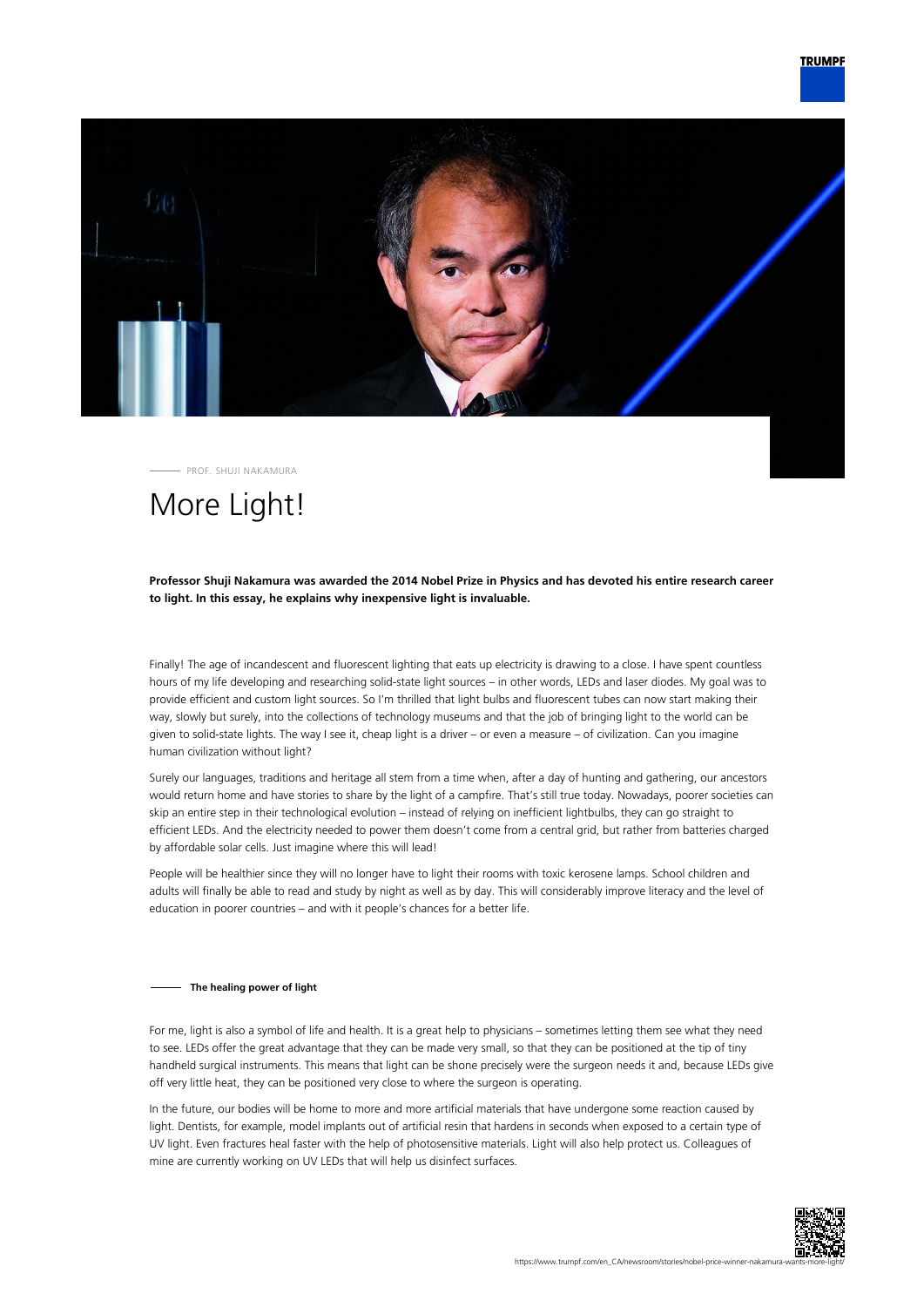

Others are using a certain type of UV light to activate medications the patient has already been given. This means that the medications target the cells or pathogens when and where they're supposed to and the patient is protected from unwanted side effects. All these applications benefit from our ability to control the wavelength of light from solid-state sources with a high degree of precision.

# **»**

**I regard inexpensive light as a driver and even a measure of civilisation.**

Prof. Shuji Nakamura

Finding clever uses for light is also a key factor for success in medical research. The winners of the 2014 Nobel Prize in Chemistry even managed to use light to examine structures and movements that are smaller than half the light's wavelength and make them visible. This work by Eric Betzig, Stefan Hell and William Moerner opened up a type of nanoscopy that allows us to see how molecules form synapses. The technique will help us better understand diseases such as Parkinson's and Alzheimer's. I feel there's considerable room for improving the way solid-state light sources are used in medicine and biology. It should be possible to push wave-lengths even further into the ultraviolet range, which in turn would open up a wealth of potential applications.

### **Mood lighting**

Light will help us to feel better. For a long time now, I've been fascinated by discovering what effect light can have on our moods or, even more so, on our physiology. Any parent living in an industrialized country will know that it's a good idea to send their children outside for some fresh air every now and again. Of course there are a number of benefits to doing this, but one is that our skin needs to absorb UVB rays from sunlight to generate vitamin D.

Light also controls our circadian rhythms – in other words, our inner 24-hour clock. We can turn this to our advantage by installing suitable blue light in our offices; this has been shown to improve people's mood and productivity. The lighting in some airplanes is programmed to help passengers experience as little jetlag as possible. In countries with long winters – Sweden, for instance – there are "daylight showers" at bus stops. This kind of simple light therapy has been scientifically proven to have a profoundly positive effect on people's moods. Doctors around the world are using light to treat depression and sleep disorders.



## Biography

was born in the southern Japanese town of Ikata in 1954. In 1993, he used indium gallium nitride to develop the first lightemitting diode that could produce super-bright blue light Until that point there was no way to generate the blue color spectrum making it possible for LEDs to emit white light. Isamu Akasaki, Hiroshi Amano and Shuji Nakamura shared the Nobel Prize in Physics in 2014 for their groundbreaking research that led to efficient LED light. Nakamura has been teaching at the University of California in Santa Barbara since 2000.

I take frequent walks in the countryside and find that doing this stimulates my creative process. Once I was thinking about how most of us take light for granted. But what is light? I'm not talking about the age-old debate of wave vs. particle. I'm more interested in what light means to us. For plants, light means food. But for us, light is primarily a way to transmit information – a medium for feeding the mind and spirit. Just look at the words we use: Teachers illuminate their subjects, human understanding of the world exploded during the Enlightenment and the police are tasked with shedding light on situations.

Your smartphone's small, illuminated screen uses light to deliver information to your brain. You can tell which sculpture in an exhibition is the most important by how it is lit. The tiny light mounted on the tip of your drill allows you to better see where you are drilling. Light also carries information from a technical point of view: the backbone of the internet is made up of massive fiber optic cables, your Blu-ray player allows you to watch the latest season of your favorite TV show. And LiFi systems are increasingly being used to transmit information across open spaces: a photodiode converts the flashing light of a light diode into electrical impulses. We already have the first LiFi cell phone.